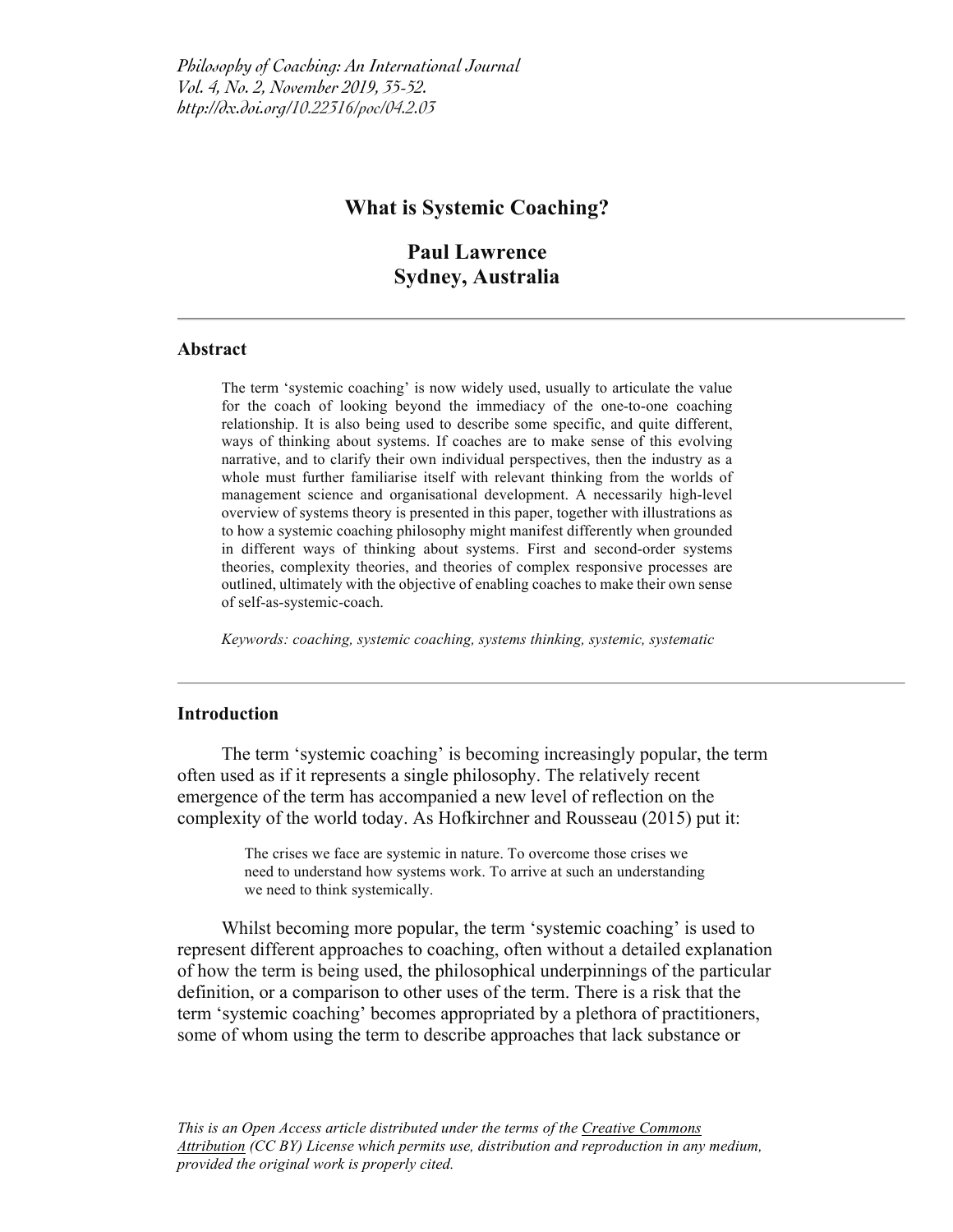grounding. Indeed, systemic coaching may become the new neuro-leadership, an example of "*pop-science band-wagoning*" (Grant, 2015). The purpose of this paper is not to critique existing narratives. Instead the aim is to lay out at a necessarily high level the development of thinking in the systems thinking domain, in particular how it has been interpreted by the organisational development community and others working in the management sciences. This is a specific field of enquiry that has been active for more than 60 years but has yet to be fully embraced by the coaching community. It is the purpose of this paper to layout some key themes in the area of system thinking, not in service of commending a particular approach or philosophy, but to stimulate further dialogue as to how theories of systems thinking may be most usefully applied in the coaching domain and to begin to illustrate how different systems philosophies may manifest differently in practice.

The coaching community is not the first to encounter the challenge of making visible the similarities and differences between different uses of the term 'systemic'. Lane and Jackson (1995) said of the systems thinking community generally:

> Using the term 'systems thinking' in a way which is both imprecise and, apparently, unaware of intellectual antecedents also has the effect of blurring the boundaries between different approaches." And the "… usage of the term 'systems thinking' is spreading in the SD (systems dynamics) community with an enthusiasm which verges on the hegemonic. The employment of this term to describe our own single methodology is virtually to deny the existence of any other, if we use that term for our own discipline, we are putting ourselves in a mental prison.

In this paper a high-level overview of systems theory is presented, followed by some specific examples to illustrate how the same term may be used to describe quite different approaches to coaching. Key points of difference between these approaches are then identified which, it is hoped, will enable both effective comparison both between and within different philosophies, and a critique of methodologies claiming to represent established schools of thought.

Three uses of the term 'systemic' are cited here in order to illustrate how idiosyncratic the phrase 'systemic coaching' may become. None of these three usages is being criticised (indeed one is the author's own), rather the three approaches are detailed to illustrate how different they are from each other. First, Whittington (2012) defines systemic coaching as "that which acknowledges, illuminates and releases the system dynamics so that each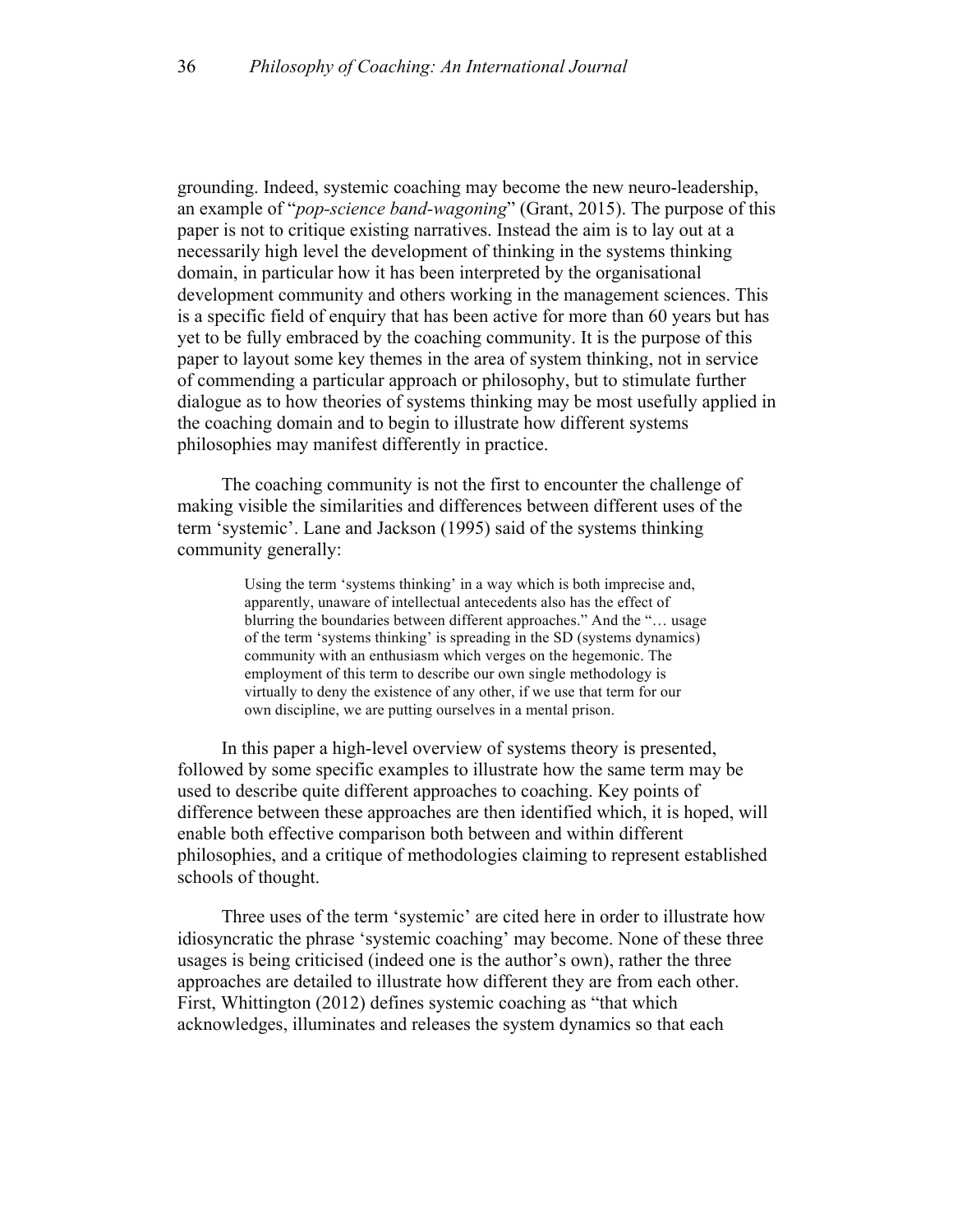element can function with ease." Systems dynamics are defined as the outcome of interactions between forces that exist between parts in a system, a system being defined as a set of interacting or interdependent entities forming a whole. The purpose of systemic coaching is to identify the 'truth' of the system and to restore 'system coherence' so that people in the system understand their place and are free to operate at their best. Whittington's book focuses on the application of a particular technique, called constellations work. A constellation is defined as a practical intervention, the objective of which is to illuminate invisible dynamics behind relationship difficulties, stuck issues and challenges. The creation of a constellation enables participants to identify patterns and dynamics in service of resolving issues.

As will become clear, this appears to be an example of first-order systems thinking. Clutterbuck (2007) contrasts 'thinking systematically' with 'thinking systemically'. To think systemically is to take a holistic approach that recognises the organisation to be a complex entity, comprising interconnected parts. It is a way of thinking that helps coach and coachee avoid engaging in over-simplistic analyses and coming up with over-simplistic solutions. Clutterbuck's perspective is defined in less detail than is Whittington's, but appears to eschew aspects of first-order thinking and commend an approach based on second-order systems thinking or complexity theory. Lawrence (2015) suggests that systemic coaching is not about a particular set of skills or techniques, rather it is a mindset, that includes a belief in the significance of 'authentic reflective dialogue'. Dialogue is defined with reference to the work of Bohm (1996) and Isaacs (1999), and the author makes explicit reference to Stacey's notion of 'complex responsive processes' and to his rejection of the idea that practitioners can successfully stand outside an organisation system and diagnose it as if it were a system (Stacey, 2012; Stacey & Mowles, 2016).

These three perspectives on systemic thinking are quite different, but identifying where they are different and where they similar is not straightforward without reference to a broader perspective on systems thinking. Consequently, it is likely that practitioners, and others in the industry, may be becoming increasingly confused as to what the word 'systemic' means in the context of coaching.

#### **Systems theories**

A spate of papers on systems thinking were published in the 1950s, by biologists, economists and engineers (Stacey & Mowles, 2016). Three strands of thinking; general systems theory, cybernetic systems and systems dynamics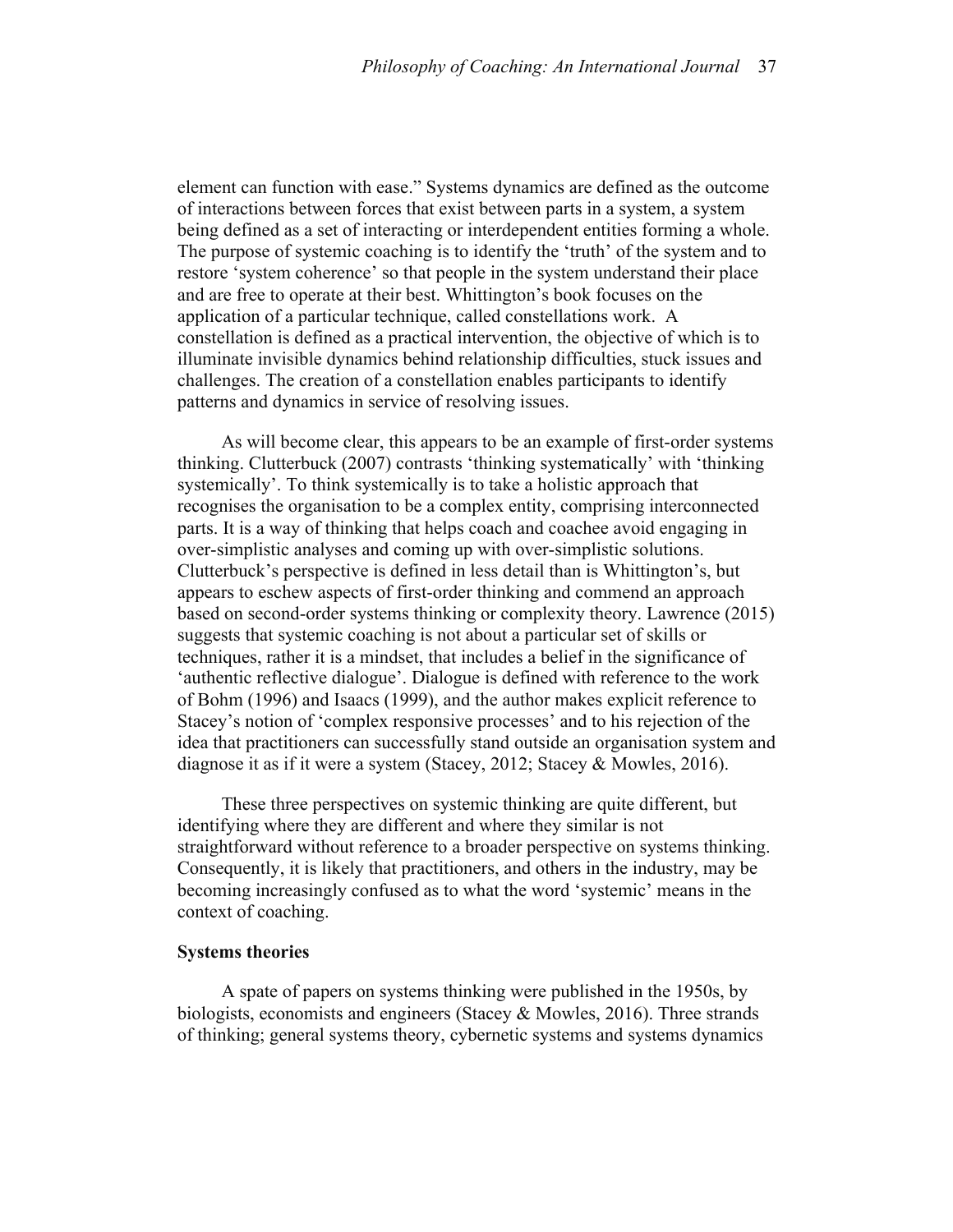co-evolved, and these ideas and philosophies began to permeate other disciplines, including management theory. From these three schools of thought emerged other ideas, including Living Systems Theory (Miller, 1978; Bailey, 2005), autopoiesis (Varela, Maturana & Uribe, 1974), Soft Systems Methodology (Checkland, 1994, 2000, 2012; Checkland & Haynes, 1994), Critical Systems Thinking (Ulrich, 2003), chaos theory (Gleick, 1988), complexity theory (Gell Mann, 1994), Complex Adaptive Systems (Marion & Uhl-Bien, 2001) and within each of these theories there exist significant variations on a theme. Space does not permit a thorough articulation of each of these theories. Instead four theories will be presented in service of isolating key points of difference, an understanding of which may help coaches identify their own particular philosophy as to what it means to be a systemic coach, and to question and challenge others who talk about being systemic. These four theories will be loosely referenced to a typology borrowed from Stacey and Mowles (2016).

#### **First-order systems theories**

Ludwig von Bertalanffy (1969) was an Austrian biologist who developed a general systems theory in response to the inadequacy of purely mechanistic theories to address theoretical problems, particularly in the biosocial sciences. He noted that whilst the physicist, the biologist, psychologist and social scientists were focused on their own areas of study, they seemed to be working on similar problems. General Systems Theory (GST) is an attempt to identify universal principles that apply across different fields of study (Amerikaner, 1981; Caws, 2015; Malecic, 2017; Rousseau, 2015; Schneider & Somers, 2006). A major contribution of GST was to switch attention to the functioning of open systems. Physical chemistry, up until that time, had tended to focus on closed systems, operating in isolation of their surrounding environments. Some first-order systems, for example first-order cybernetics, also modelled closed systems (Bateson, 1967; Guy, 2018; Lepskiy, 2018; Schwaniger, 2015; Scott, 2016; Stacey & Mowles, 2016). Open systems, by contrast, maintain themselves through a continuous exchange of components in and out of the system, across boundaries. These systems are self-regulating, with equilibrium maintained by forces acting to dampen the effect of disturbance from outside. Whilst Bertalanffy believed that social systems were subject to these same systemic principles as other systems, he recognised that they were very complicated, such that the system could only be understood in terms of general principles. He sought to model the activity of open systems through the use of mathematical models, on the basis that statistical averages could adequately represent the activity of 'incalculable unknown processes'. GST, Bertalanffy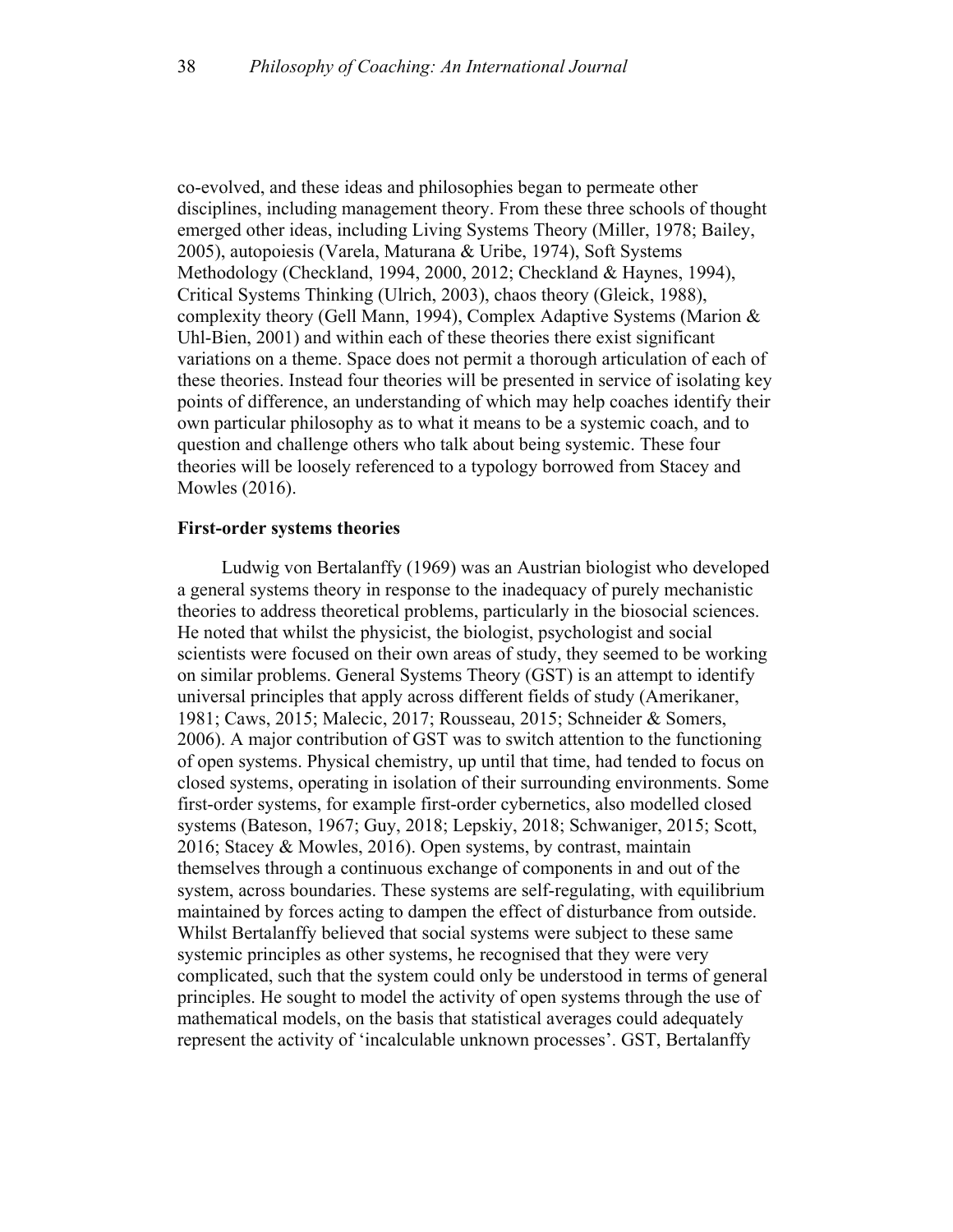said, is a 'logico-mathematical science of wholeness', seeking to develop future insights through the application of mathematics.

From this brief description of GST we can identify three underlying assumptions that will serve to contrast first-order systems thinking from other schools of thought. First, it is assumed that a social system is a real system, like a machine, or a living organism. Second, it is assumed that the operation of a first-order system is ultimately logical and can be modelled mathematically. Third, it is assumed that the external observer can stand outside the system, diagnose its functioning, and design interventions that will control its future operation.

#### **First-order systems thinking in the coach**

A coach operating to first-order principles is likely to regard organisational systems as real, and to think in terms of boundaried sub-systems. The coach is unlikely to look often beyond linear cause-and-effect and will search out such relationships when presenting scenarios appear complicated. Consistent with first-order cybernetic principles, change will be regarded as the exception to the norm, and the purpose of coaching may be to move or return to a predictable form of equilibrium. The coach may tend to talk about the organisation as if coach and coachee can usefully position themselves outside the system, in service of coming up with interventions designed to shift the functioning of the system at a macro-level. Watching such a coach in action we might see the coach encouraging the coachee to collect data and information in service of creating a full and comprehensive understanding of the way the organization works. Conversation is likely to focus on enhancing or upgrading component parts of the system in the belief that the performance of the system as a whole will inevitably improve if the quality of the parts is upgraded. This is analogous to organisation-as-machine; if my car will not start then I must identify which part of the engine needs to be mended or replaced. In an organisational setting this might mean motivating particular individuals or otherwise focusing on individual performance. Feedback is therefore important in enabling individuals to perform more effectively. Coach and coachee may come up with medium/long term coaching plans or seek to address strategic uncertainty in the business again by means of medium/long term planning.

# **Second-order systems theories**

With reference to GST, Checkland (2000) believes that attempts to identify general rules, that may be mathematically modelled and applied to all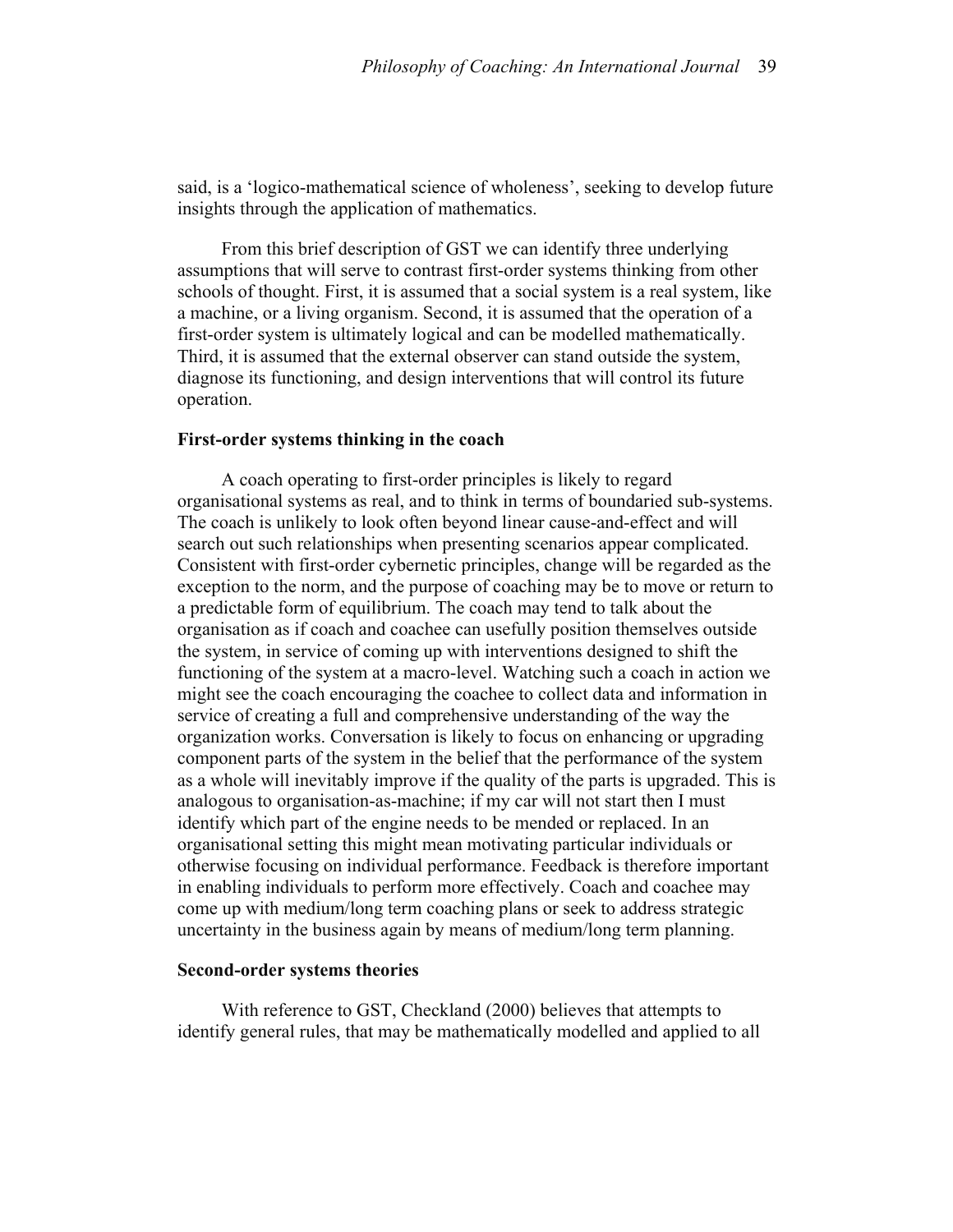systems, have failed. They have failed because the world is seen to be too "complex, problematical and mysterious". The first two assumptions underlying first-order systems thinking are therefore challenged, namely the assumptions that a social system is usefully regarded as a real system, and second that the operation of a social system can be modelled mathematically. Gregory Bateson expressed a similar view in suggesting that people can never perceive reality directly, that they perceive only a personal representation of reality (Hawkins, 2004; Kobayashi, 1988). The organisation as system can thus only usefully be regarded as a metaphor, and it must be acknowledged that different people will conjure up different metaphors based on their individual perception of the organisation. Instead of thinking of the world as a set of systems therefore, it is better to construct a systemic process of inquiry (Atkinson & Checkland, 1988; Checkland, 1994, 2000, 2012; Checkland & Haynes, 1994). In other words, in first-order thinking systemicity is assumed to be in the world, whereas through the lens of Soft Systems Methodology (SSM) systemicity is assumed to be an aspect of process through which we engage with the world.

Stacey (2012) critiques the evolution of his own systems thinking and regrets the popularity of one of his models. He refers to the second edition of 'Strategic Management and Organisational Dynamics' in which he presented a chart with two axes, charting levels of certainty against level of agreement between people. High levels of certainty and agreement indicated stability and predictability, which validated the use of standard management tools. Low levels of certainty and agreement represented anarchy and necessitated alternative approaches. The model is quite similar to the well-known Cynefin model (Snowden & Boone, 2007). Both models invite the outside observer to diagnose the system and determine the nature of an effective intervention. The problem with both models from a second-order perspective, is that they imply that an individual is able to stand outside the system and make an objective assessment of what is happening in the system.

The development of SSM was marked by three key ideas (Atkinson & Checkland, 1988; Checkland, 1994, 2000, 2012; Checkland & Haynes, 1994). These are:

- All problems are situations in which people are trying to take purposeful action.
- Different people have different perspectives on a situation, and therefore different versions of what needs to happen next.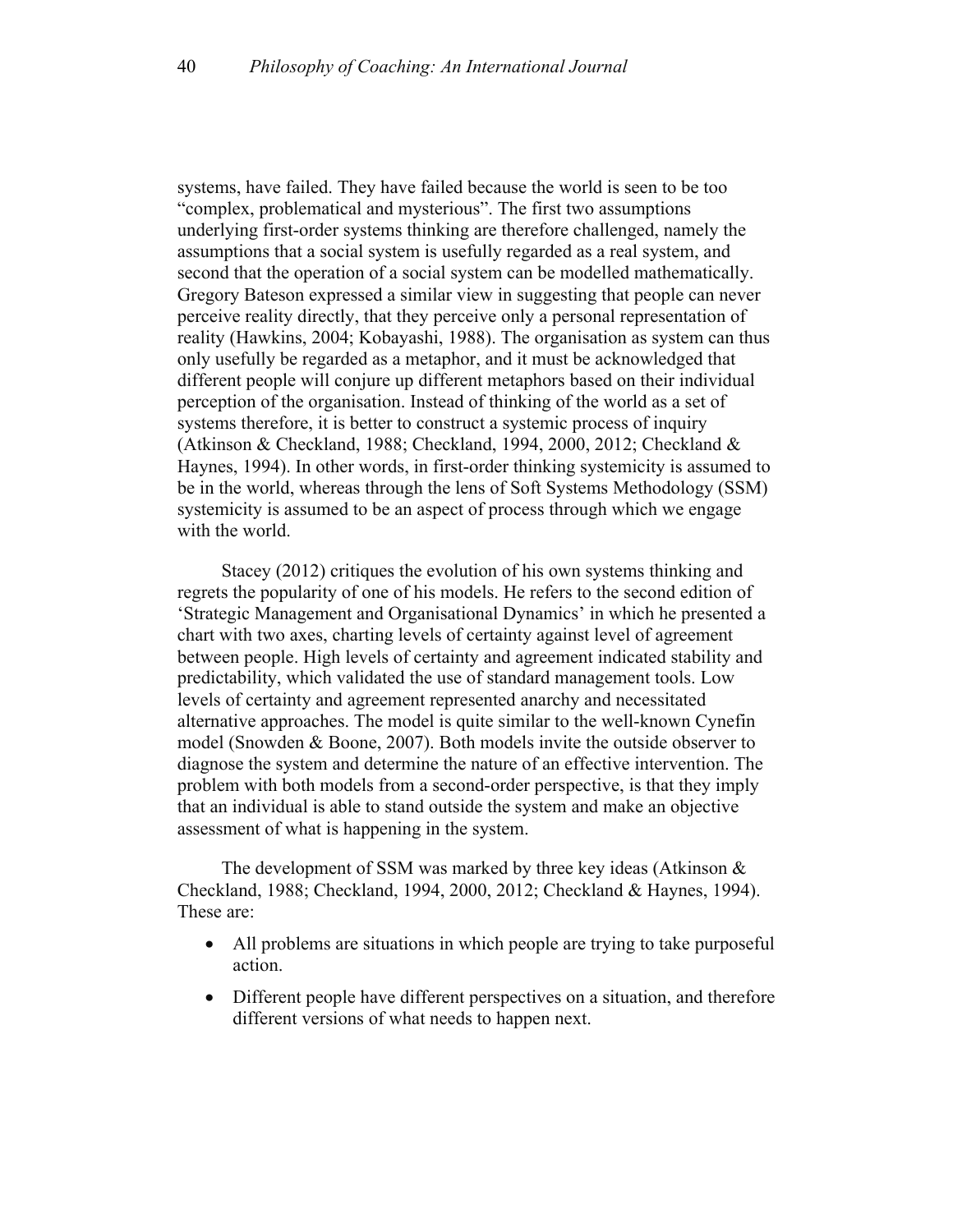• Therefore, people need to work together to come up with a working model of the system, in service of coming up with a plan of action, and they need to learn together from the application of the model.

SSM is built upon these three key ideas. Application of an SSM entails i) a consideration of a real-world problem ii) the formulation of models to depict the problem in the form of systems iii) an inquiry of the problem using the model as a source of questions iv) the identification of actions. The main difference then between first and second order systems thinking, working with social systems, is the extent to which it is appropriate to regard the social system as a real system. What both approaches have in common is the idea that the leader or coach is able to stand outside the system, alone or with others, and conduct some form of diagnosis in service of coming up with the solution to a problem.

### **Second-order systems thinking in the coach**

A second-order systemic coach is unlikely to regard the coachee's perspective on an issue as a single truth. The coach will be curious as to what other people in the system are thinking, and through what lenses they are observing events. The coach will encourage the coachee to engage with others, to seek out different perspectives and to integrate those perspectives in seeking to further understand events. Because the coach regards the organisation as 'complex, problematical and mysterious', the coach will encourage the coachee to experiment and to reflect on the outcomes of actions taken. Such coaches are, moreover, conscious of the subjectivity of their own perspectives. They seek to enhance those perspectives through collaborative reflective practice. Watching such a coach in action we may see the coach encouraging coachees to explore their own mental models, and the mental models of others in organisation. The coach is likely to hold their own hypothesis as to how the organisation is operating 'lightly', and encourages the coachee to do the same.

### **Complexity theories**

There are a multitude of different complexity theories. Complex Adaptive Systems (CAS) theory is one form of complexity theory, and there are multiple interpretations of CAS (Gell Mann, 1994; Schneider & Somers, 2006). Many complexity theories are not fundamentally dissimilar from first and/or second order systems thinking, in that they appear to assume that an organisation may be regarded as a real system and/or that the organisation as system can be diagnosed and understood and interventions plotted from outside. Stacey and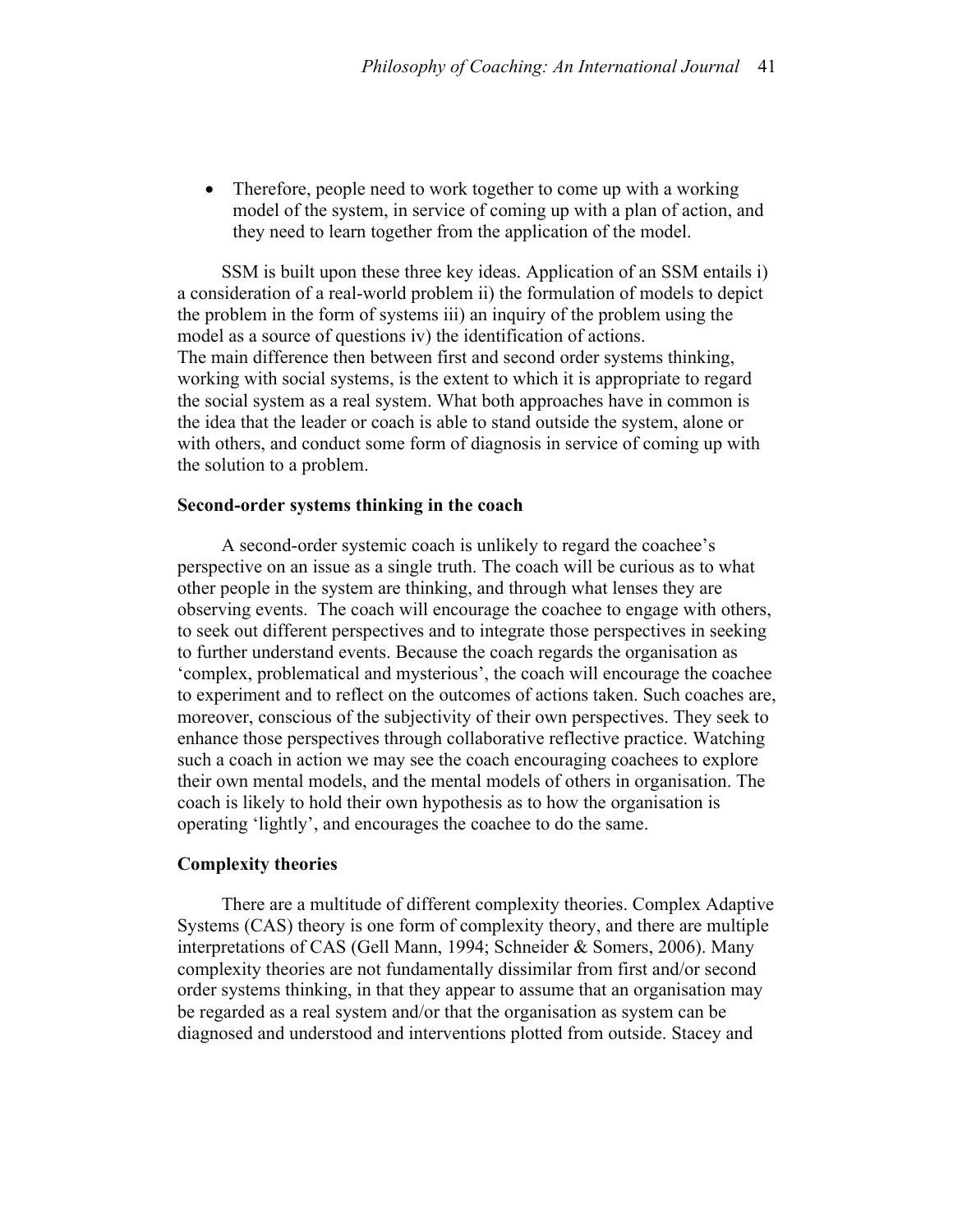Mowles (2016) suggest that chaos theory and theories of dissipative structures, both complexity theories, are similar to first and second order systems thinking in that they focus on the macro and offer little insight as to the detailed mechanics underlying organisational function, a focus on the micro that is fundamental to other complexity theories.

Where both theories are useful, he suggests, is in introducing the notion of stable instability, or unstable stability. Mathematicians found that systems dynamics models produced wholly predictable patterns within certain parameters. These patterns are referred to as 'attractors'. Within other parameters the system becomes disorganised. In between stability and disorganisation is a pattern that looks random, but on closer examination is not. This pattern is called a 'strange attractor' or 'fractal'. This is a dynamic in which stability and instability are both present. The pattern is apparently chaotic, but the apparent chaos belies a state of order, it is just that the pattern of activity is highly unusual. These mathematical models have been used to explain weather systems, a good example of stable instability. We may complain how unpredictable is the weather, but we know it never snows on Bondi Beach or in the Sahara Desert. In other words, whilst someone living in Sydney may not know whether it is going to rain tomorrow (unpredictable), they do know they will not be building snowmen (predictable). This idea of predictable unpredictability takes systemic thinking to another place, away from a preoccupation with equilibrium to a consideration of the necessary conditions for change. Applying these theories to organisations is to advocate a movement toward 'chaos', because it is only in this state of stable instability that change happens, and most organisations want to achieve some sort of change.

Though there exist multiple perspectives of CAS, most theories align around common principles (e.g. Boal & Schultz, 2007; Cavanagh, 2006; Kamo & Phillips, 1997). The focus is on the micro rather than the macro. Instead of assuming that agents in a system are passive, or that we can somehow assume an average level of activity, agents in a complex adaptive system are assumed to be operating to local rules. Local agents interact with each other and with their environment and from those interactions emerge aggregate behaviours. Local sub-systems are then subject to feedback from these aggregated behaviours and respond to it. Interaction at the local level continues to evolve as local agents seek to survive in the environment provided by all the parts of the system, and local rules emerge anticipating responses to the wider environment.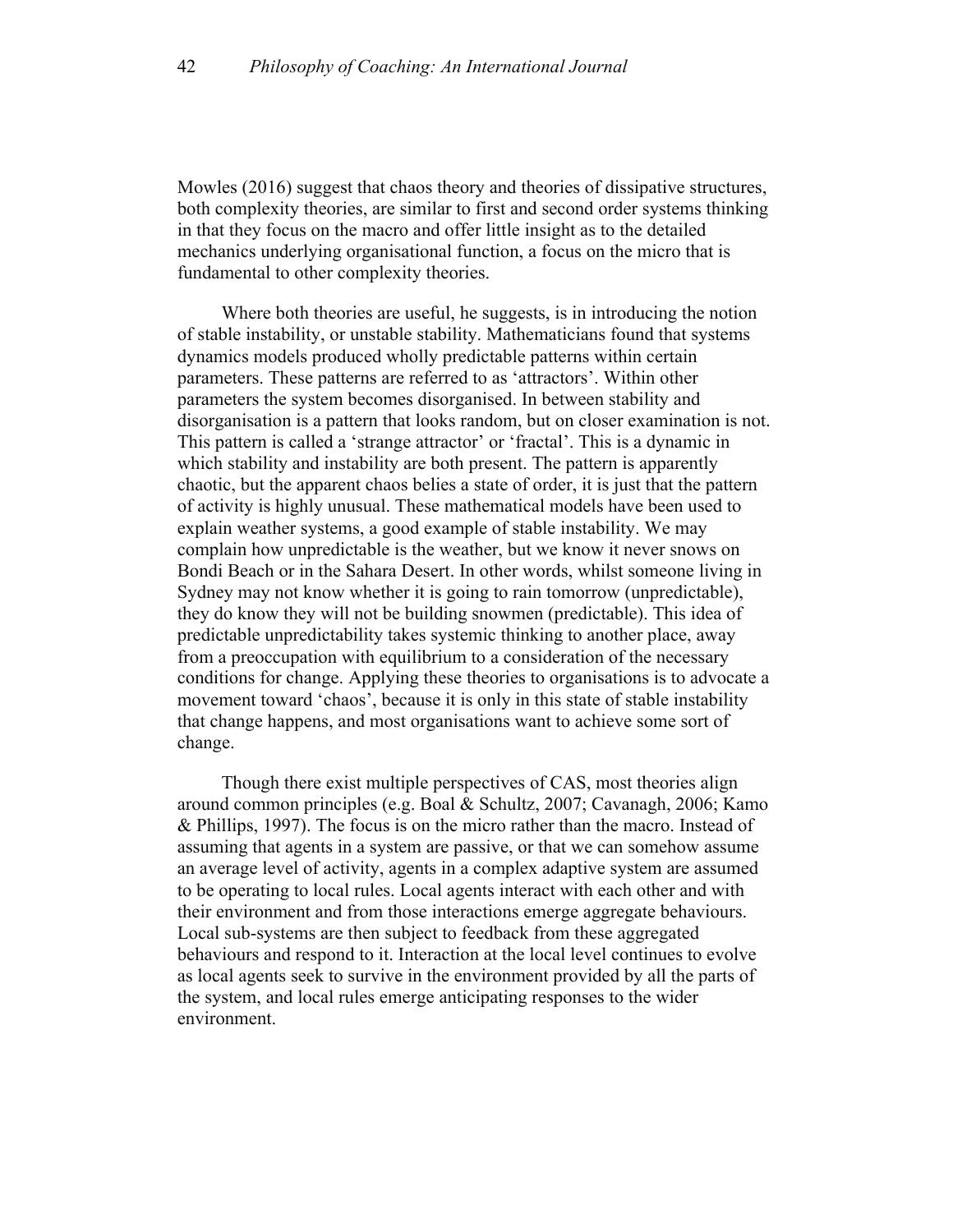Some writers have illustrated these principles with reference to the flocking of birds. Each bird may be operating according to a rule that says, for example, fly alongside and slightly behind one of your fellow birds, and if there are already twenty birds in line, drop back and fly behind a fellow bird etc. There is no overall blue-print and the birds are not attempting to fly in formation. The shape of the flock is an outcome of the behaviour of individuals, each adhering to a simple rule. The flocking of birds illustrates a basic principle of CAS but is not a good metaphor for the functioning of CAS in an organisational setting, because in an organisation each individual or sub-system is likely to be operating to its own specific and dynamic set of rules. In other words, what flying pattern would emerge if each bird, or small group of birds, was operating to a different simple rule, a rule which shifted and changed? The emerging pattern would be both unpredictable and dynamic.

This perspective on a system renders absurd the notion of the external practitioner standing outside the system, plotting its future trajectory. For even if the diagnosis is conducted by a group of people, all recognising the limitations of their own perspectives and working in collaboration, this group is but one sub-system in the whole, and there will be other individuals and groups having similar and yet different conversations. Each group will encounter other groups in its local vicinity, and from those interactions will emerge something unpredictable.

### **Complexity thinking in the coach**

The coach believes it is important to look beyond the behaviour of the individual in order to understand events. The coach is curious as to the nature of local interactions, and the convergence of different schools of thought across the organisational system. The coach will be interested, above all, in seeking to understand interpersonal dynamics, and will take advantage of any opportunity to personally witness social interactions. The coach searches for tensions in the system, recognising that change tends to emerge in conditions of ambiguity and uncertainty. The coach may express little interest in drawing detailed plans, believing that change tends to emerge and that efforts to direct change in a particular direction over a period of time ae unlikely to succeed. Watching such a coach in practice, we might observe the coach encouraging the coachee to challenge the mindset that suggests leaders can control outcomes. The coach will focus above all on social interaction, and the nature of that interaction, and on the emergence and evolution of social identity and power dynamics. The coach is fully aware that their own behaviour and utterances are as much a part of the system as any other agent in the organisational environment. The coach's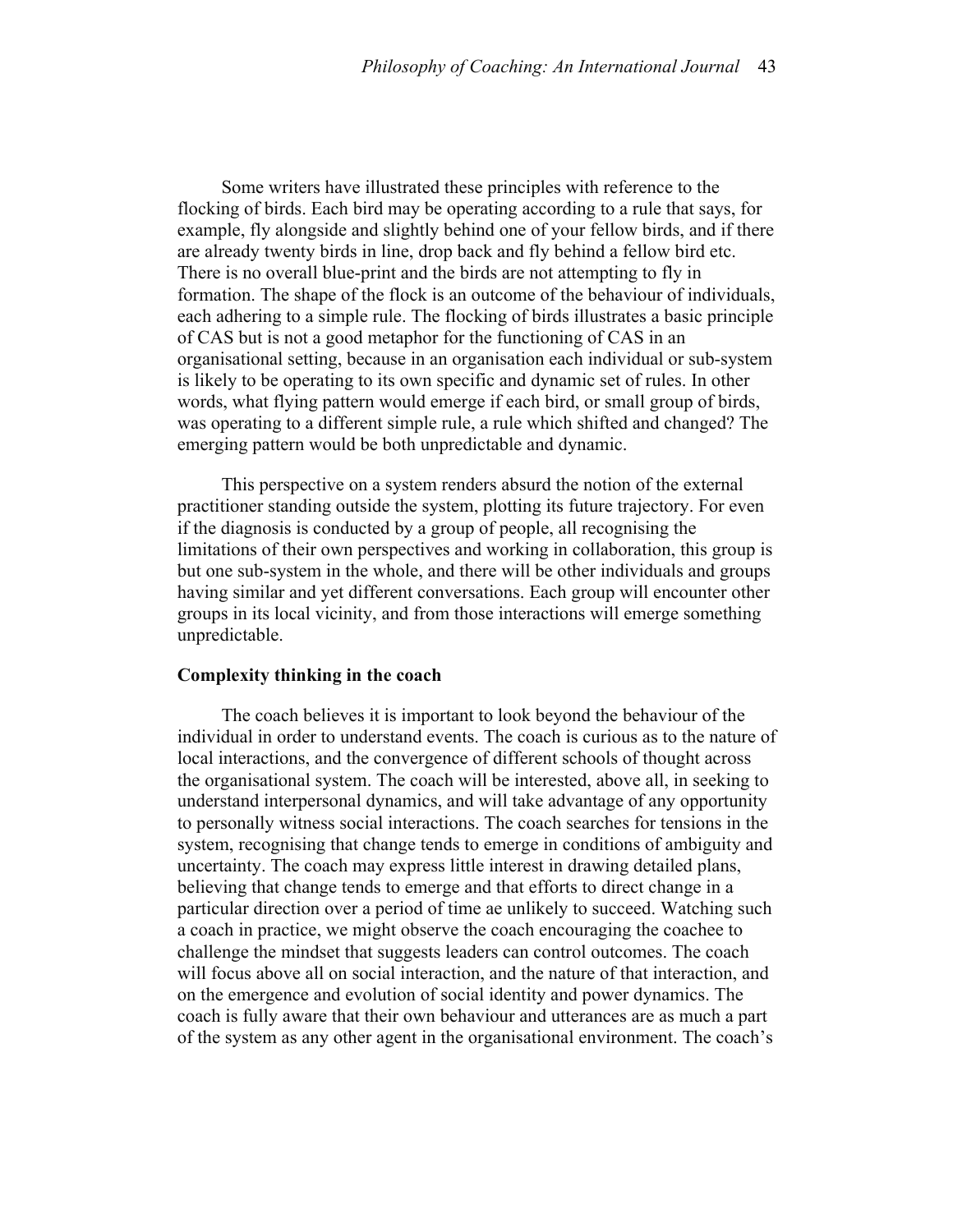behaviour will be informed by that understanding and by an ongoing attunement to changes in the environment.

# **Complex responsive processing**

There are many different versions of complexity thinking, most focusing on the behaviour of individual agents, or sub-systems. To further their understanding of complex systems, mathematical modelers assign rules to individual agents and observe the outcome of the interaction between those agents. But how applicable is this approach in seeking to understand the behaviour of social systems, where the individual unit is a human being or a collective of human beings? Human beings are not flocking birds, all acting in accordance with standard simple rules. Human beings are conscious, emotional and spontaneous, capable themselves of observing the pattern of interactions within which they are operating and responding accordingly. People think about their work, are often bored by repetition, seek novelty, dislike being told what to do, and may seek to avoid change (Suchman, 2011). In this sense human beings, and the interactions between human beings, may be un-modellable, and the system metaphor may not actually be very useful (Bovaird, 2008; Stacey & Mowles, 2016; Suchman, 2011).

Stacey and Mowles (2016) suggest it is most useful to focus on the responsive manner in which humans interact with each other, an approach they label 'complex responsive processing'. Through this lens no-one can control the functioning of the whole. The role of the leader is to engage intentionally and skillfully in local interaction, responding in the moment to events as they emerge. Whilst we can still talk about the functioning of human systems, ideas from systems thinking that imply some level of logical or rational relationship between entities, may not work for the student of social systems in the same way they may work better for the student of physics or engineering. The systems metaphor in this case may be less useful than confusing, in terms of implying the possibility of objective diagnosis and management control. Stacey's thinking on complex responsive processes is very much influenced by the work of the sociologist Norbert Elias. Elias argued that the notion of society as a whole, serves as an interesting abstraction but does not reflect the dynamic nature of human social life, with all its contradiction, tension, and unpredictable localised interaction. Social order in this sense, is not a stable equilibrium to which people are subject, rather it is a dynamic, ever-changing, unpredictable outcome of local interactions. This is not to say that the evolution of social order is random, for human beings do not operate independently. Human beings are social creatures who both enable and restrain the behaviour of other human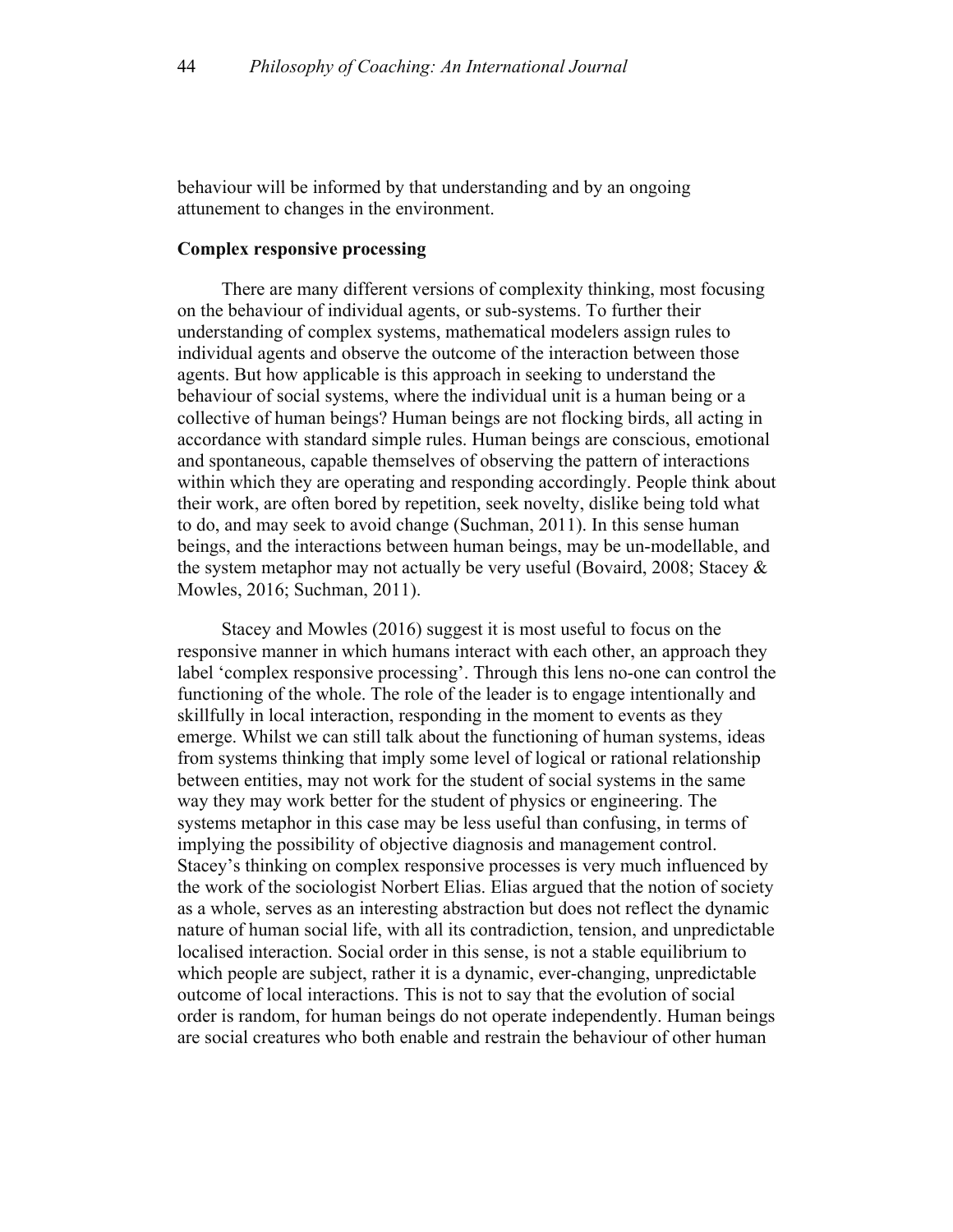beings. Along similar lines, Suchman (2011) contrasts the value of regarding the organisation as a machine vs regarding the organisation as a collective conversation. The latter metaphor discourages us from thinking about the organisation as a reified object. It encourages us to notice self-organising patterns of thinking and relating, and to encourage the same perspective taking in others. Boal and Schultz (2007) suggest that strategic leaders best fulfil their roles through dialogue and storytelling, by which means they are able to shape the evolution of agent interactions and facilitate the emergence of collective shared meanings. Baskin (2008) invites us to substitute the idea of complex adaptive systems for the idea of storied spaces, places where groups of people come to together to negotiate meaning. With reference to this perspective on change, Blomme (2012) lists six implications for effective leadership.

### **Complex responsive thinking in the coach**

A complex responsive coach is likely to believe in the limitations of a systemic approach, in particular the idea that we can place boundaries around and within a system, and the idea that people's behaviours are controllable and/or predictable. The coach sees the organisation as a complex myriad of ever-shifting, dynamic and evolving relationships. The role of a leader is not to try and direct events, but to knowingly and purposefully participate in relationships in service of influencing the behaviour of others. The coach will pay attention to the enactment of power dynamics and the evolution of collective social identity. We might observe the coach encouraging the coachee to notice management efforts to direct and control outcomes and to hold lightly demands to implement change. Coach and coachee may explore the notion of identity, at the level of the individual and the collective, and notice how differences in identity manifest themselves and are addressed by those seeking to implement change. The coach will encourage the coachee to pay attention to quality of conversation, with reference perhaps to models of monologue and dialogue, and to become further aware of their own patterns of thinking and relating.

#### **Implications for practice**

In sharing some of these ideas over recent months with fellow coaches and academics, I have recognised an implicit assumption in others that these four perspectives on systems thinking constitute a linear pathway toward a more sophisticated and desirable coach practice model. Accordingly, I have been asked what value there is in spending time outlining how first- and second- order perspectives may manifest themselves in coaching? Why not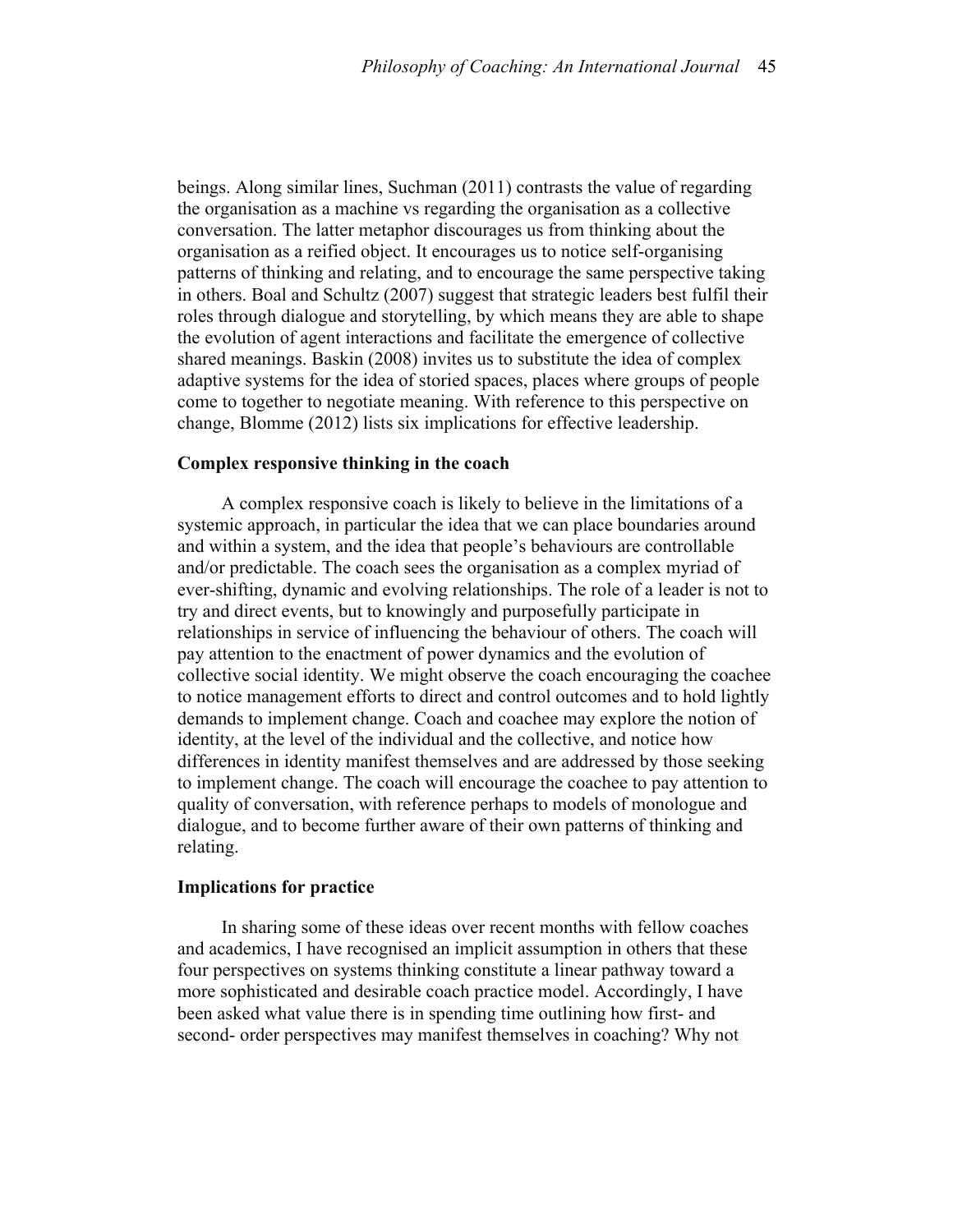instead focus on advocating complex systemic and/or complex responsive perspectives, and on providing case studies to illustrate how such perspectives translate into practice? This is a great challenge, and I will endeavour to respond to it in future writings, but the purpose of this paper is different. The purpose of this paper is to compare and contrast perspectives and to provide a simple framework through which practitioners can query and otherwise explore different manifestations of 'systemic coaching'.

The framework is necessarily simplistic. It is not being suggested that there exist 'first order systemic' coaches, 'second order systemic' coaches, 'complex systemic' coaches and 'complex responsive' coaches. Coaches are discouraged from categorising themselves in this way. The coach may more usefully invest time in querying their own coaching 'philosophy' (Jackson & Bachkirova, 2019) in service of further clarifying for themselves their personal relationship with systems thinking. Similarly, in interpreting specific accounts of systemic coaching, it is unlikely that particular theories can be neatly classified under one of these four headings. The value of the framework lies in enabling the practitioner to discern the philosophy of the writer and to question the alignment of theory and practice.

Table 1 compares and contrasts some fundamental beliefs underlying each of the four hypothetical perspectives. Some coaches may readily identify with one of the four perspectives. Others may find themselves picking and choosing from different perspectives. This should not be surprising given the simple nature of the framework. The exercise is valuable, it is suggested, in prompting a more in-depth consideration of personal philosophy.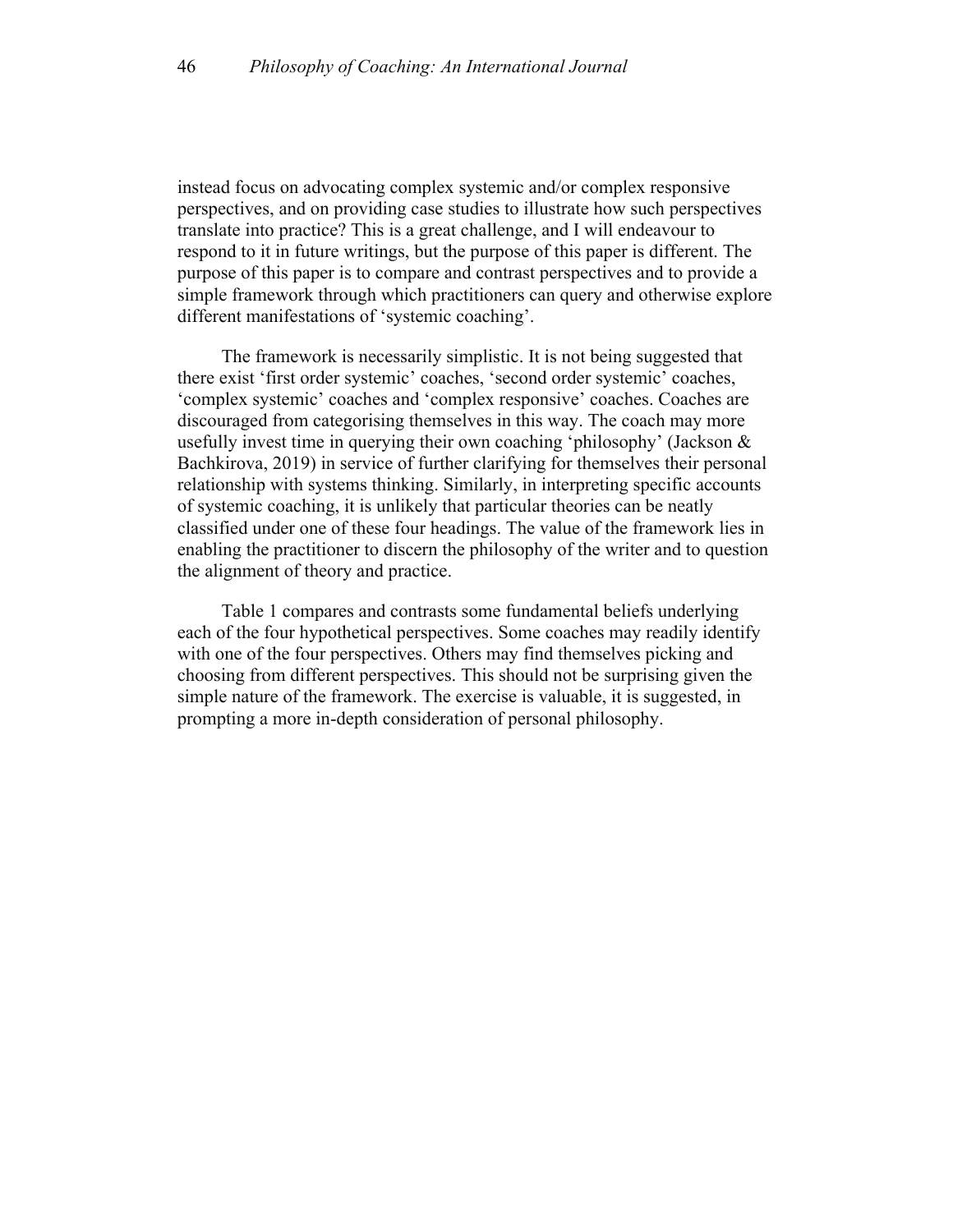| Systemic Perspective                                                                |                                                                              |                                                                                                              |                                                                                                  |  |
|-------------------------------------------------------------------------------------|------------------------------------------------------------------------------|--------------------------------------------------------------------------------------------------------------|--------------------------------------------------------------------------------------------------|--|
| First order<br>systemic                                                             | Second order<br>systemic                                                     | Complex<br>systemic                                                                                          | Complex<br>responsive                                                                            |  |
| Organisational systems<br>are real.                                                 | Organisational systems<br>are real.                                          | Organisational systems<br>are real.                                                                          | Organisations are not<br>systems.                                                                |  |
| Systems can be broken<br>down into component<br>parts.                              | Systems are complex,<br>problematical and<br>mysterious.                     | To understand the<br>functioning of the<br>whole system requires<br>an exploration of local<br>interactions. | The nature of human<br>interaction is too<br>unpredictable and<br>responsive to be<br>modelled.  |  |
| Underlying principles<br>and rules can be<br>discerned. A leads to B<br>leads to C. | Underlying principles<br>and rules can be<br>hypothesised                    | Systemic patterns<br>emerge through social<br>interaction.                                                   | Relational patterns<br>emerge through social<br>interaction.                                     |  |
| It is possible to stand<br>outside a system and<br>diagnose its functioning.        | It is possible to stand<br>outside a system and<br>diagnose its functioning. | Every agent in the<br>system plays a role in<br>the emergence of<br>outcomes.                                | The organisation is not<br>a system but is part of<br>a wider myriad of<br>social relationships. |  |

#### Table 1. Beliefs underpinning four hypothesised perspectives

In Table 2, the four perspectives are compared and contrasted in respect of their translation into practice. Again, the purpose of the framework is to prompt coaches into questioning the way that they coach. This is 'process' according to Jackson and Bachkirova (2019) and it is useful to compare philosophy and process. Is the way I personally coach consistent with my espoused beliefs? Are the processes espoused by particular writers consistent with underlying theory?

The purpose of this paper is not to encourage practitioners to begin categorising themselves, other coaches, and writers, into one of four boxes. Rather it is to offer a simple framework/language to enable practitioners to talk about different aspects of systemic practice, a dialogue from which may emerge new insights as to how the industry generally might continue to adapt to a world that continues to evolve and change at a rapid pace.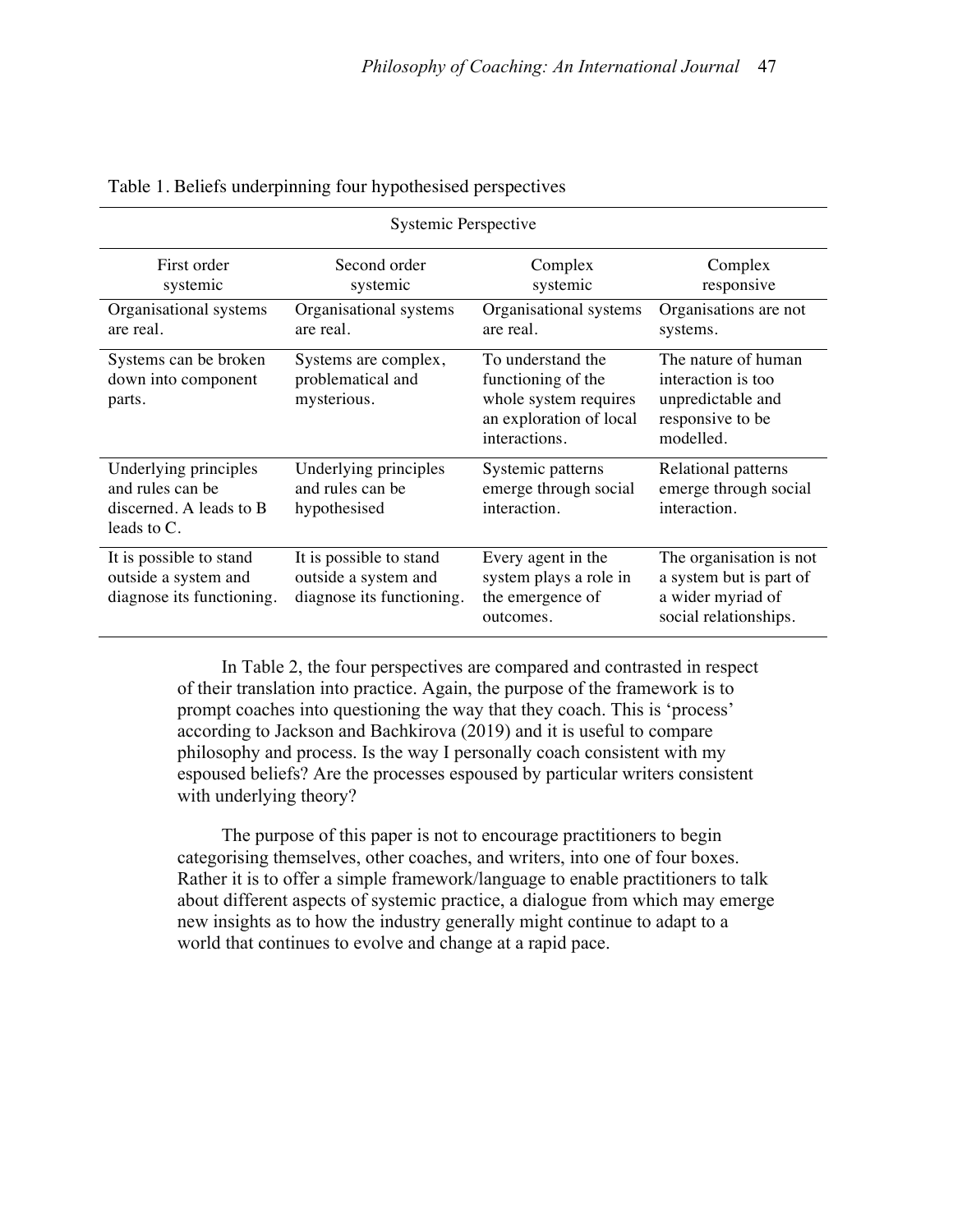| Systemic Perspective                                                                                         |                                                                                             |                                                                                                                                       |                                                                                                               |  |
|--------------------------------------------------------------------------------------------------------------|---------------------------------------------------------------------------------------------|---------------------------------------------------------------------------------------------------------------------------------------|---------------------------------------------------------------------------------------------------------------|--|
| First order<br>systemic                                                                                      | Second order<br>systemic                                                                    | Complex<br>systemic                                                                                                                   | Complex<br>responsive                                                                                         |  |
| Collect data (e.g.<br>organisation charts) to<br>understand how the<br>system works.                         | Seek to understand<br>multiple perspectives on<br>organisation-as-system.                   | Seek to understand<br>patterns of local<br>interaction and how<br>local interactions<br>converge into wider<br>patterns of behaviour. | Seek to understand<br>patterns of social<br>interaction. Holding the<br>idea of system<br>boundaries lightly. |  |
| Focus on upgrading<br>component parts e.g.<br>individual leader<br>performance, individual<br>motivation etc | Focus on mental models<br>(self and others).                                                | Focus on patterns of<br>local interaction.                                                                                            | Focus on patterns of<br>social interaction and<br>the emergence of<br>identity and power<br>dynamics.         |  |
| Collect feedback to<br>enhance individual<br>performance.                                                    | Collect feedback to<br>deepen understanding of<br>system functioning.                       | Collect feedback to<br>deepen understanding<br>of system functioning at<br>the micro-level.                                           | Collect feedback to<br>deepen understanding<br>of patterns of social<br>interaction.                          |  |
| Focus on building plans<br>and agreeing strategy.                                                            | Consider plans and<br>strategies as ongoing<br>hypotheses. Be ready to<br>adapt and change. | Consider plans and<br>strategies as local<br>responses to changes in<br>the system.                                                   | Consider plans and<br>strategies as local<br>responses to wider<br>patterns of social<br>interaction.         |  |

#### Table 2. Practices associated with four hypothesised perspectives

# **Conclusions**

More and more coaches, coach training houses, and authors are advocating a more systemic approach to coaching. Most of these voices urge both coach and leader to look beyond the dyadic relationship between coach and coachee, and interpersonal relationships within a team, to consider the impact of other variables in the 'system'. The system metaphor, however, can be used to depict quite different approaches to working with clients. First-order approaches depict the organisation as a coherent system operating to a set of rules. The coach and the manager can view the system from without and decide what changes they will make to the organisation for it to be more effective. Second-order approaches recognise that organisations are not tangible systems, rather they are mental constructs, and that it is therefore necessary to challenge the perspective of the outside observer. Approaches based on theories of CAS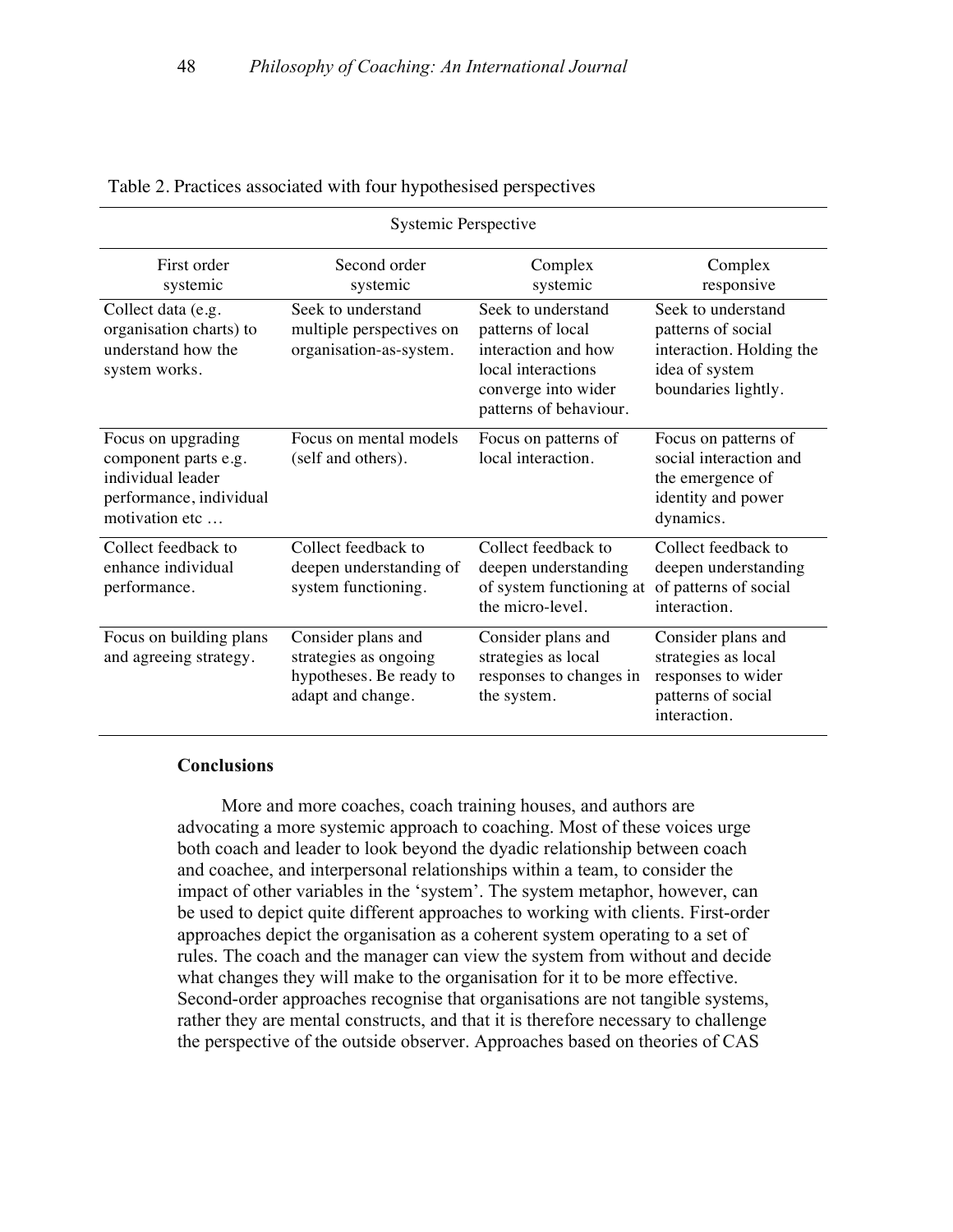pay attention to local interaction and view broader patterns of behaviour as an outcome of myriad local interactions. The complex responsive perspective recognises the limitation of the system metaphor and focus on patterns of local interaction.

Change within the organisation as a whole is an outcome of all the multiplicity of local interactions taking place within it. These are four quite different philosophies, and because these perspectives on system are so different, it may be useful for us to make meaning of different systems approaches as we, the coaching industry, work out between us how we can be most useful in contributing to the success of organisations and society as a whole. In doing so, it may be useful for us to refrain from aligning ourselves too closely with a particular perspective and recognise that all four perspectives may prove useful when regarded as metaphor and deployed in different contexts. To focus instead on advocating a favourite perspective as being truly 'systemic' is to encourage convergence, at a time when we may more usefully engaged in a dialogic exploration of philosophies and perspectives that are different to our own.

## **References**

- Amerikaner, M. J. (1981). Continuing Theoretical Convergence: A General Systems Theory Perspective on Personal Growth and Development. *Journal of Individual Psychology, 37(1)*, 31-53
- Atkinson, C.J. & Checkland, P. (1988). Extending the Metaphor "System". *Human Relations, 10*, 709-725
- Bailey, K. (2005). Beyond System Internals: Expanding the Scope of Living Systems. *Systems Research and Behavioral Science Systems Research, 22*, 497-508
- Baskin, K. (2008). Storied Spaces: The human equivalent of complex adaptive systems. *Emergence: Complexity and Organization, 10(2)*, 1-12
- Bateson, G. (1967). Cybernetic Explanation. *The American Behavioral Scientist, 10(8),* 29-32
- Bertalanffy, L. von. (1968). *General Systems Theory*. USA: George Braziller.
- Blomme, R.J. (2012). Leadership, Complex Adaptive Systems, and Equivocality: The Role of Managers in Emergent Change, *Organization Management Journal, 9(1)*, 4-19
- Boal, K. & Schultz, P.L. (2007). Storytelling, Time, and Evolution: The role of strategic leadership in complex adaptive systems. *The Leadership Quarterly, 18*, 411–428
- Bohm, D (1996). *On Dialogue*. Routledge, London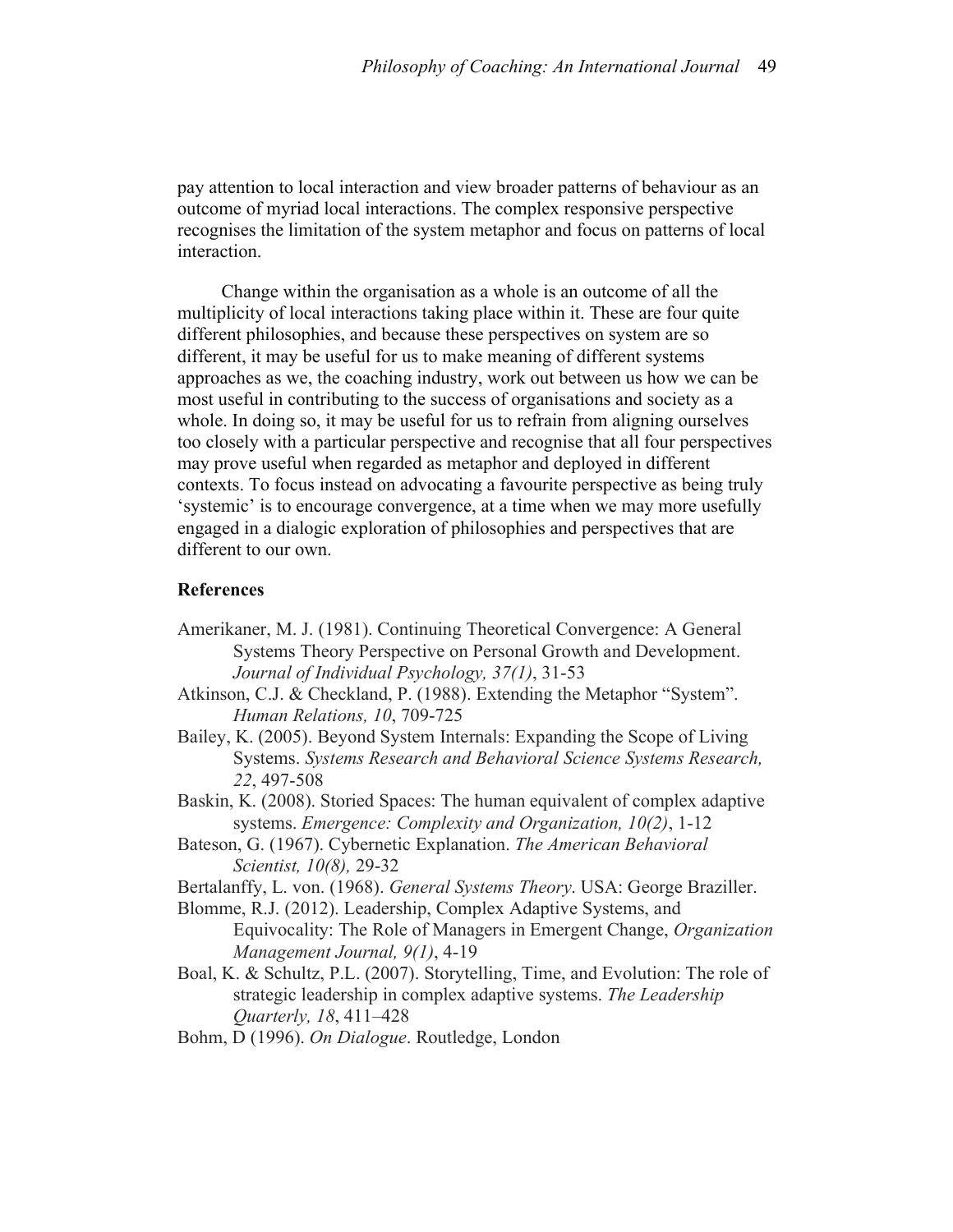- Bovaird, T. (2008). Emergent Strategic Management and Planning Mechanisms in Complex Adaptive Systems. The Case of the UK Best Value initiative. *Public Management Review, 10(3)*, 319 – 340
- Cavanagh, M. (2006). Coaching from a Systemic Perspective: A complex adaptive conversation. In: D.R. Stober & A.M. Grant, (Eds.), *Evidence Based Coaching Handbook: Putting best practices to work for your clients*. NJ: John Wiley & Sons
- Caws, P. (2015). General Systems Theory: Its Past and Potential. *Systems Research and Behavioral Science Systems Research, 32*, 514–521
- Checkland, P. (1994). Systems Theory and Management Thinking. *The American Behavioral Scientist, 38(1),* 756-791
- Checkland, P. (2000). Soft Systems Methodology: A Thirty Year Retrospective. *Systems Research and Behavioral Science, 17,* S11-S58
- Checkland, P. (2012). Four Conditions for Serious Systems. *Systems Research and Behavioral Science, 29,* 465-469
- Checkland, P. & Haynes. M. (1994). Varieties of Systems Thinking: the case of Soft Systems Methodology. *Systems Dynamics Review, 2/3,* 189-197
- Clutterbuck, D. (2007). *Coaching the Team at Work*. London: Nicholas Brealey International
- Gell Mann, M. (1994). Complex Adaptive Systems. In: *Complexity: Metaphors, Models and Reality*. G. Cowan, D. Pines, D. Meltzer (Eds.). NY: Perseus
- Gleick, J. (1988). Chaos: The making of the new science. London, UK: William Heineman
- Grant, A.M. (2015). Coaching the brain: Neuro-science or neuro-nonsense? *The Coaching Psychologist, 11(1),* 31-37
- Guy, J. (2018). Niklas Luhmann before Relational Sociology: The Cybernetics Roots of Systems Theory. *Systems Research and Behavioral Science, 35,* 856–868
- Hawkins, P. (2004). A centennial tribute to Gregory Bateson 1904–1980 and his influence on the fields of organizational development and action research. *Action Research, 2(4)*, 409–423
- Hofkirtchner, W. & Rousseau, D. (2015). Foreword to: L. von Bertalanffy. *General Systems Theory*, *revised edition*. USA: George Braziller.
- Isaacs, W (1999)*. Dialogue* and the Art of Thinking Together. NY: Currency Doubleday
- Jackson, P. & Bachkirova, T. (2019). The 3 Ps of supervision and coaching: Philosophy, Purpose and Process. In: E. Turner & S. Palmer, (Eds.), *The Heart of Coaching Supervision* Oxon: Routledge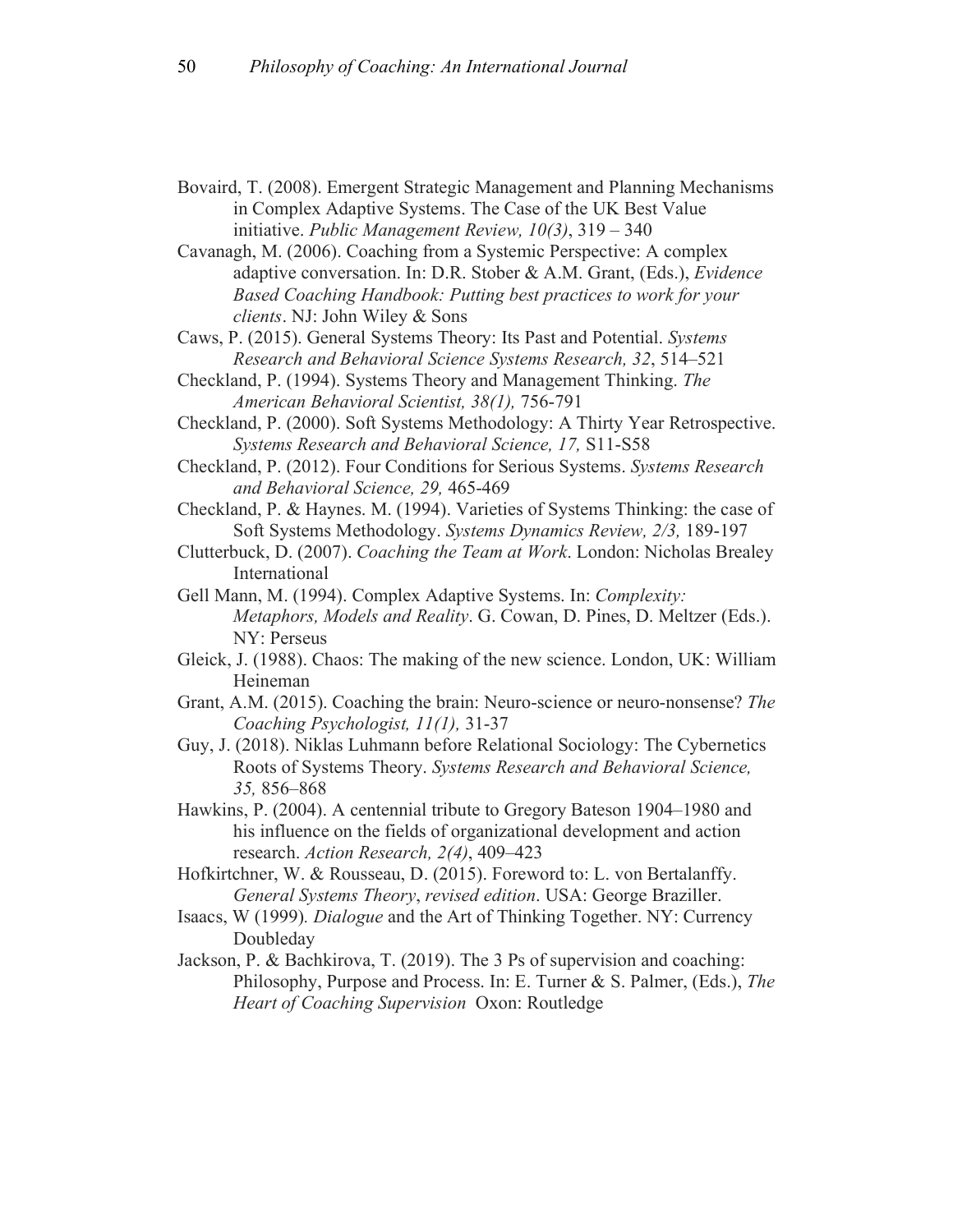Kamo, J. & Phillips, F. (1997). *The Evolutionary Organization as a Complex Adaptive System*. PICMET '97: Proceedings of the Portland International Conference on Management of Engineering and Technology

Kobayashi, V.N. (1988). The Self-Reflexive Mind: The Life's Work of Gregory Bateson. *Qualitative Studies in Education, 1(4),* 347-359

Lane, D.C. & Jackson, M.C. (1995). Onlv Connect! An Annotated Bibliography Reflecting and Diversity of Systems Thinking. *Systems Research, 12(3),* 217-228

Lawrence., P. (2015). *Leading Change. How successful leaders approach change management*. London: Kogan Page

- Lepisky, V. (2018). Evolution of cybernetics: philosophical and methodological analysis. *Kybernetes 47(2),* 249-261
- Malecic, A. (2017). Footprints of General Systems Theory. *Systems Research and Behavioral Science Systems Research, 34*, 631–636
- Marion, R., & Uhl-Bien, M. (2001). Leadership in Complex Organizations. *The Leadership Quarterly, 12(4)*, 389−418

Miller, J.G. (1978). *Living Systems.* McGraw-Hill New York

- Rousseau, D. (2015). General Systems Theory: Its Present and Potential. *Systems Research and Behavioral Science Systems Research, 32*, 522– 533
- Schneider, M. & Somers, M. (2006). Organizations as complex adaptive systems: Implications of Complexity Theory for leadership research. *The Leadership Quarterly, 17*, 351–365
- Schwaninger, M. (2015). Research Paper Model-based Management: A Cybernetic Concept. *Systems Research and Behavioral Science, 32,*  564-578
- Scott, D.C. (2016). Cybernetic Foundations for Psychology. *Constructivist Foundations, 11(3),* 509-517
- Snowden, D.J. & Boone, M.E. (2007). A Leader's Framework for Decision Making. *Harvard Business Review, 85(11),* 68-76
- Stacey, R. D. (2012). *Tools and techniques of Leadership and Management. Meeting the challenge of complexity.* Abingdon, UK: Routledge
- Stacey, R. D. & Mowles, C. (2016). *Strategic Management and Organisational Dynamics, 7th edition.* Harlow, UK: Pearson

Suchman, A. L. (2011). Organizations as Machines, Organizations as Conversations. Two Core Metaphors and Their Consequences. *Medical Care, 49(12)*, S43-S48